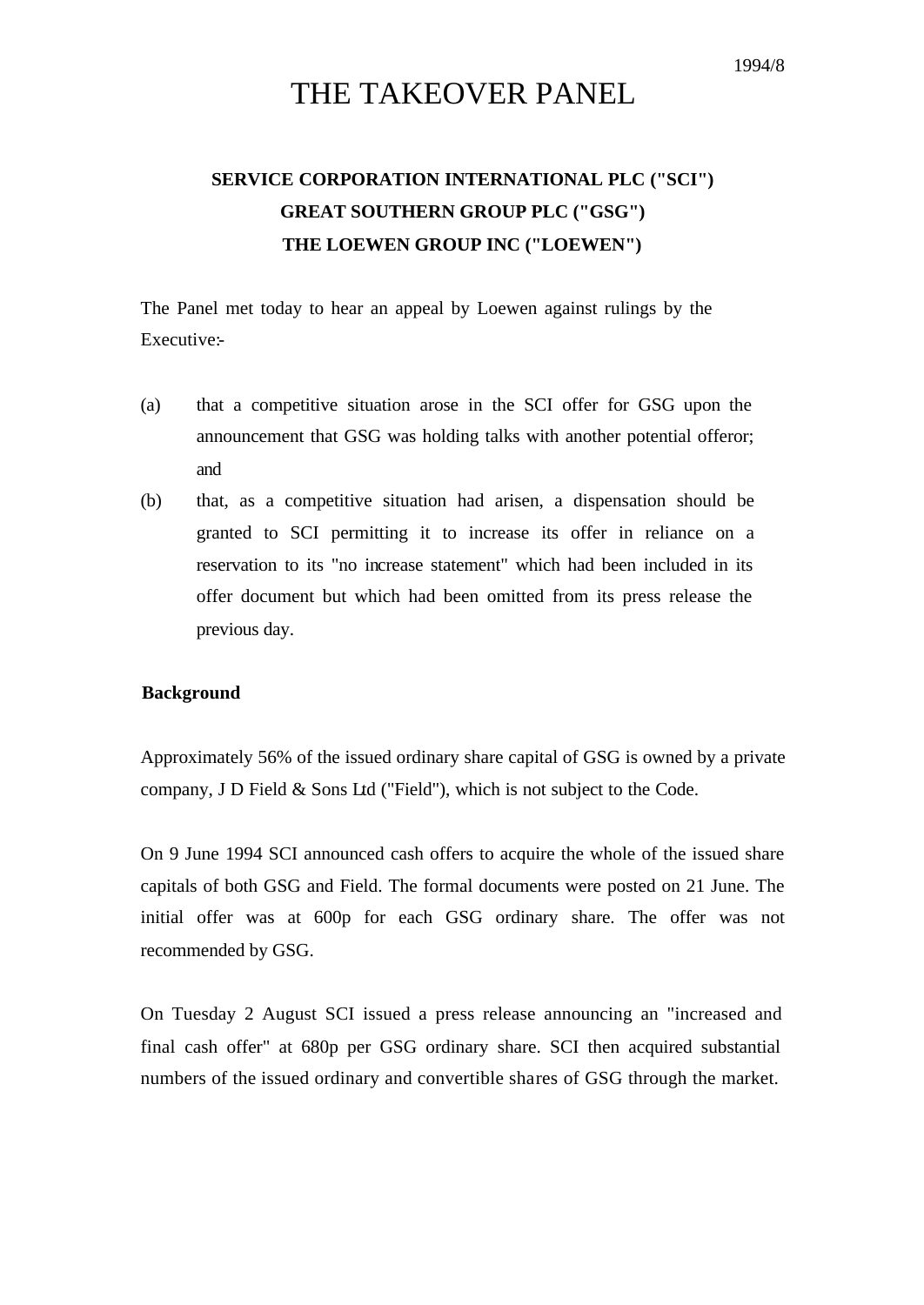By Wednesday lunchtime, 3 August, SCI owned some 21.6% of the issued ordinary share capital of GSG and some 67.6% of its issued convertible share capital, giving SCI in aggregate approximately 29.8% of GSG's fully diluted share capital.

SCI published and posted the offer documents containing its increased and final cash offers for both GSG and Field on the Wednesday afternoon. These documents each contained a letter to shareholders from the Chairman of SCI, which stated that "These increased offers are final and will not be further increased except in the highly unlikely event of a competitive situation arising". As a result of a mistake, this reservation to the "no increase statement" had been omitted from the press release made on the previous day.

Also on the Wednesday afternoon GSG announced that discussions were taking place with another company which might or might not lead to an offer being made for GSG. The SCI offer documents for GSG and Field were printed and were in the process of distribution before the talks announcement was made.

Discussions between GSG and Field and each of SCI and Loewen took place over the weekend as a result of which it appeared that SCI was willing to offer a higher price than Loewen. Further it appeared that GSG was prepared to recommend a revised offer from SCI at 775p per GSG ordinary share and Field was prepared to enter into an irrevocable commitment to accept the offer in respect of its 56% shareholding in GSG. SCI's ability to proceed with its increased offer depended upon rulings made by the Executive as described below. These rulings were appealed by Loewen.

On Monday 8 August GSG shares were suspended until a press release was issued by SCI announcing the proposed recommended revised offers and details of the irrevocable undertaking, both of which were stated to be subject to a precondition being the Panel's decision at the hearing held today.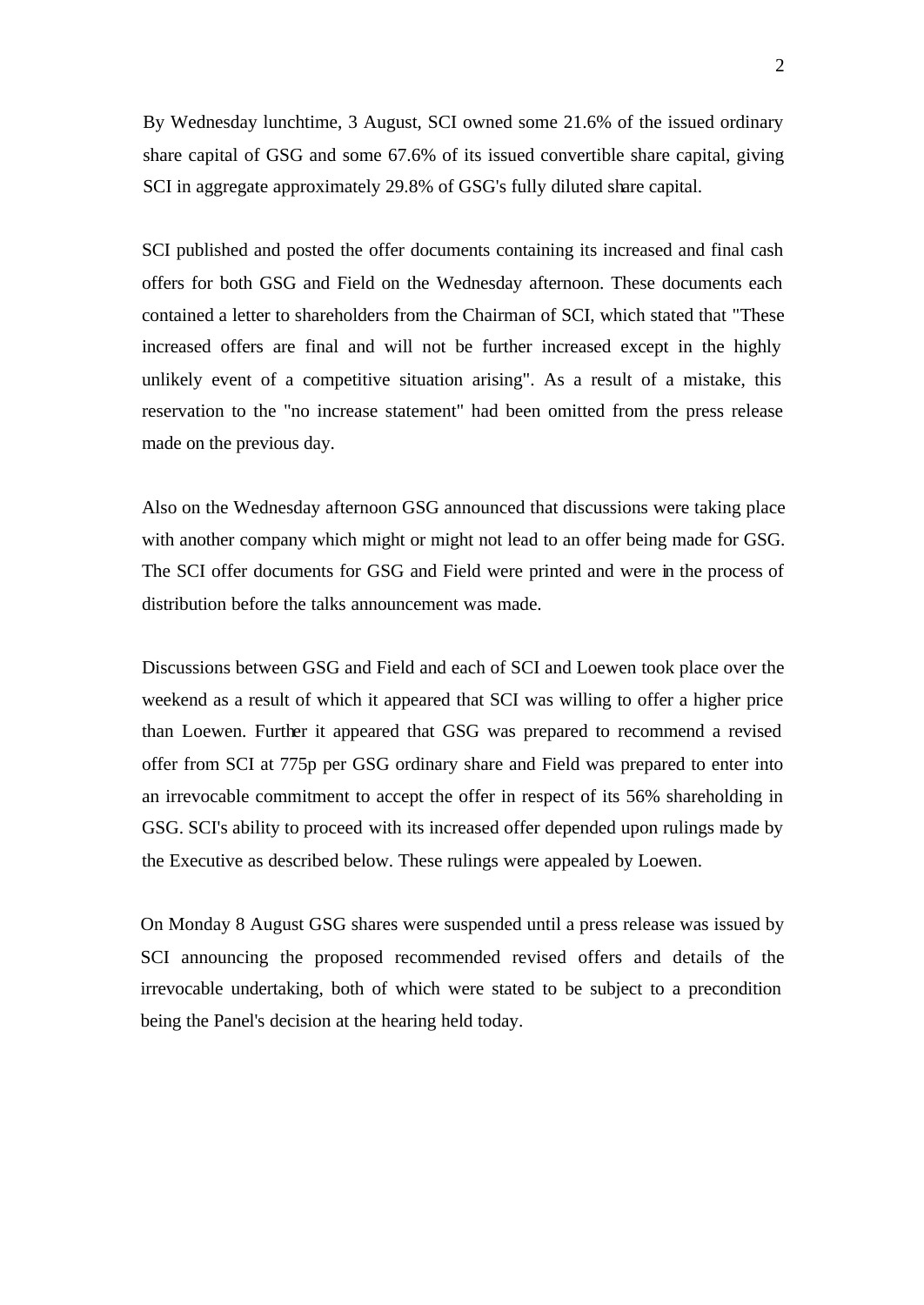### **Executive Rulings**

The Executive, having considered representations from all parties, ruled as follows:-

- (a) that a competitive situation had arisen in this case as a result of the talks announcement; and
- (b) that, since wholly exceptional circumstances existed in this case and arrangements had been agreed for SCI to pay compensation to shareholders who sold shares on the Tuesday or Wednesday and who might have been misled by the press release, the fairest result for all GSG shareholders was achieved by allowing SCI, by way of dispensation, to increase its offer for GSG.

## **Panel Decision**

## Competitive Situation

The Panel was of the view that a 'competitive situation' arose in the circumstances of the present case. Note 2 to Rule 32.2 does not indicate the circumstances in which a competitive situation arises, but the Panel was of the view that the existence of a competitive situation is not restricted until after the announcement of a firm intention to make a competitive offer; a talks announcement could give rise to a competitive situation.

### Dispensation

The Panel's discretion to grant a dispensation to an offeror to increase its bid after a "no increase statement" had been made, but where such statement had not been accompanied by a specific reservation of the right to increase its bid should a competitive situation arise, could only be exercised in "wholly exceptional circumstances".